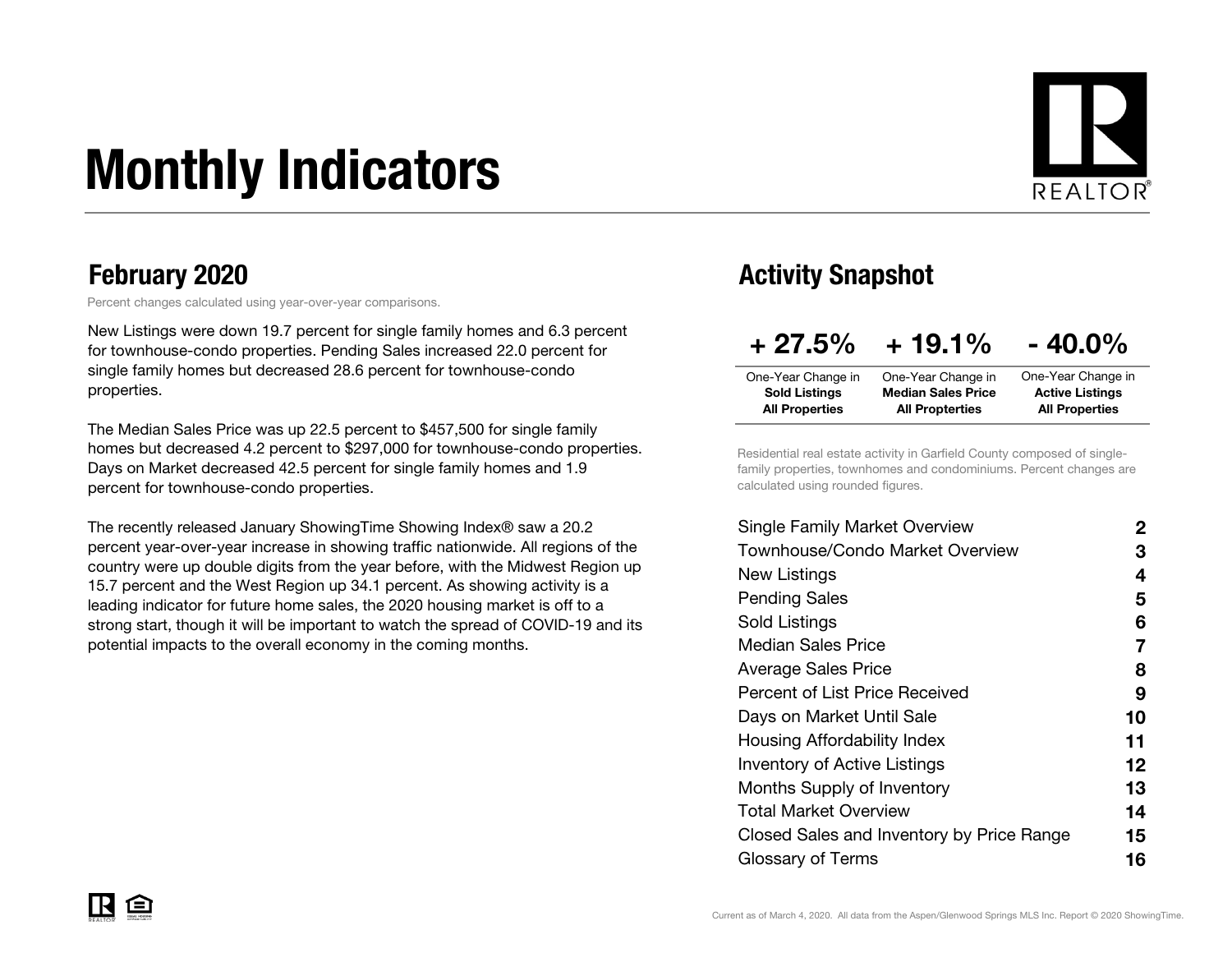### Single Family Market Overview

Key metrics by report month and for year-to-date (YTD) starting from the first of the year.



| <b>Key Metrics</b>                 | <b>Historical Sparkbars</b>                                    | 2-2019    | 2-2020    | Percent Change |           | <b>YTD 2019 YTD 2020</b> | Percent Change |
|------------------------------------|----------------------------------------------------------------|-----------|-----------|----------------|-----------|--------------------------|----------------|
| <b>New Listings</b>                | 3-2019<br>3-2018<br>7-2018<br>11-2018<br>7-2019<br>11-2019     | 71        | 57        | $-19.7%$       | 130       | 130                      | 0.0%           |
| <b>Pending Sales</b>               | 7-2018<br>3-2019<br>3-2018<br>11-2018<br>7-2019                | 59        | 72        | $+22.0%$       | 112       | 133                      | $+18.8%$       |
| <b>Sold Listings</b>               | 11-2018<br>3-2019<br>3-2018<br>7-2018<br>7-2019<br>11-2019     | 38        | 44        | $+15.8%$       | 73        | 83                       | $+13.7%$       |
| <b>Median Sales Price</b>          | 3-2018<br>7-2018<br>11-2018<br>7-2019<br>11-2019<br>3-2019     | \$373,500 | \$457,500 | $+22.5%$       | \$405,000 | \$425,000                | $+4.9%$        |
| <b>Avg. Sales Price</b>            | 3-2018<br>7-2018<br>11-2018<br>3-2019<br>7-2019<br>11-2019     | \$454,422 | \$610,090 | $+34.3%$       | \$493,650 | \$553,509                | $+12.1%$       |
| <b>Pct. of List Price Received</b> | 3-2019<br>$3 - 2018$<br>7-2018<br>11-2018<br>7-2019<br>11-2019 | 96.4%     | 97.6%     | $+1.2%$        | 97.3%     | 97.5%                    | $+0.2%$        |
| <b>Days on Market</b>              | 3-2018<br>7-2018<br>11-2018<br>3-2019<br>7-2019<br>11-2019     | 113       | 65        | $-42.5%$       | 96        | 76                       | $-20.8%$       |
| <b>Affordability Index</b>         | 11-2018<br>3-2019<br>11-2019<br>$3-2018$<br>7-2018<br>7-2019   | 93        | 83        | $-10.8%$       | 85        | 89                       | $+4.7%$        |
| <b>Active Listings</b>             | 3-2018<br>7-2018<br>11-2018<br>3-2019<br>7-2019<br>11-2019     | 329       | 184       | $-44.1%$       |           |                          |                |
| <b>Months Supply</b>               | 3-2018<br>7-2018<br>7-2019<br>11-2018<br>3-2019<br>11-2019     | 4.7       | 2.7       | $-42.6%$       |           |                          |                |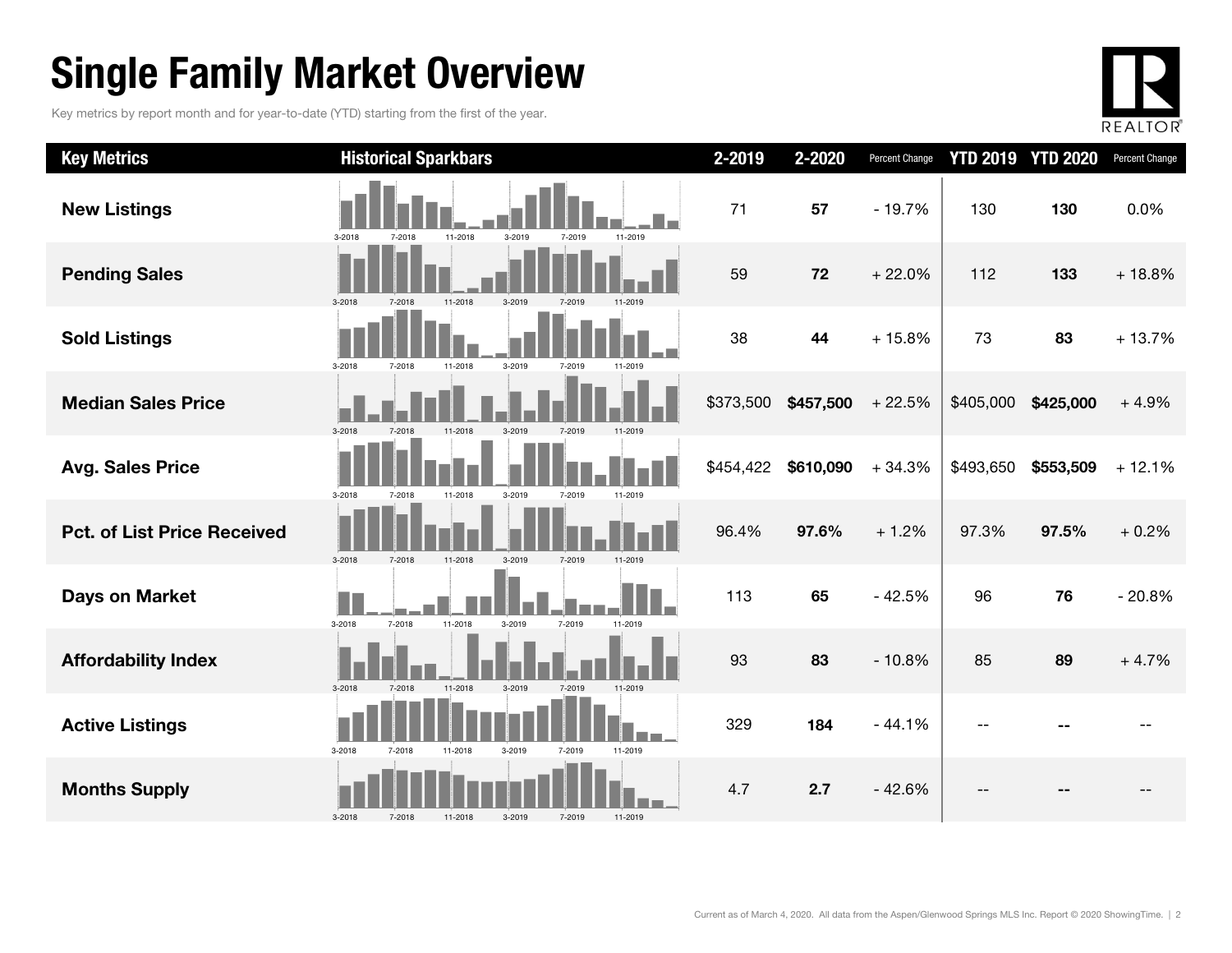### Townhouse/Condo Market Overview

Key metrics by report month and for year-to-date (YTD) starting from the first of the year.



| <b>Key Metrics</b>                 | <b>Historical Sparkbars</b>                                      | 2-2019    | 2-2020    | Percent Change |           | <b>YTD 2019 YTD 2020</b> | Percent Change |
|------------------------------------|------------------------------------------------------------------|-----------|-----------|----------------|-----------|--------------------------|----------------|
| <b>New Listings</b>                | 3-2018<br>7-2018<br>11-2018<br>3-2019<br>11-2019<br>7-2019       | 32        | 30        | $-6.3%$        | 60        | 55                       | $-8.3%$        |
| <b>Pending Sales</b>               | 3-2019<br>3-2018                                                 | 28        | 20        | $-28.6%$       | 44        | 45                       | $+2.3%$        |
| <b>Sold Listings</b>               | 3-2018<br>7-2018<br>11-2018<br>3-2019<br>7-2019<br>11-2019       | 13        | 21        | $+61.5%$       | 36        | 37                       | $+2.8%$        |
| <b>Median Sales Price</b>          | 3-2018<br>7-2018<br>11-2018<br>3-2019                            | \$310,000 | \$297,000 | $-4.2%$        | \$317,500 | \$315,000                | $-0.8%$        |
| <b>Avg. Sales Price</b>            | 11-2018<br>3-2019<br>3-2018<br>7-2018<br>7-2019<br>11-2019       | \$322,869 | \$331,595 | $+2.7%$        | \$340,897 | \$383,205                | $+12.4%$       |
| <b>Pct. of List Price Received</b> | 3-2018<br>11-2018<br>3-2019<br>7-2018<br>7-2019                  | 97.5%     | 98.8%     | $+1.3%$        | 97.3%     | 99.1%                    | $+1.8%$        |
| <b>Days on Market</b>              | I.<br>3-2018<br>7-2018<br>11-2018<br>3-2019<br>7-2019<br>11-2019 | 103       | 101       | $-1.9%$        | 108       | 72                       | $-33.3%$       |
| <b>Affordability Index</b>         | $3 - 2018$<br>7-2018<br>11-2018<br>3-2019<br>7-2019<br>11-2019   | 112       | 128       | $+14.3%$       | 109       | 120                      | $+10.1%$       |
| <b>Active Listings</b>             | 3-2018<br>11-2018<br>3-2019<br>7-2019<br>11-2019<br>7-2018       | 86        | 65        | $-24.4%$       |           |                          |                |
| <b>Months Supply</b>               | $3 - 2018$<br>7-2019<br>7-2018<br>11-2018<br>3-2019<br>11-2019   | 3.4       | 2.2       | $-35.3%$       | --        |                          |                |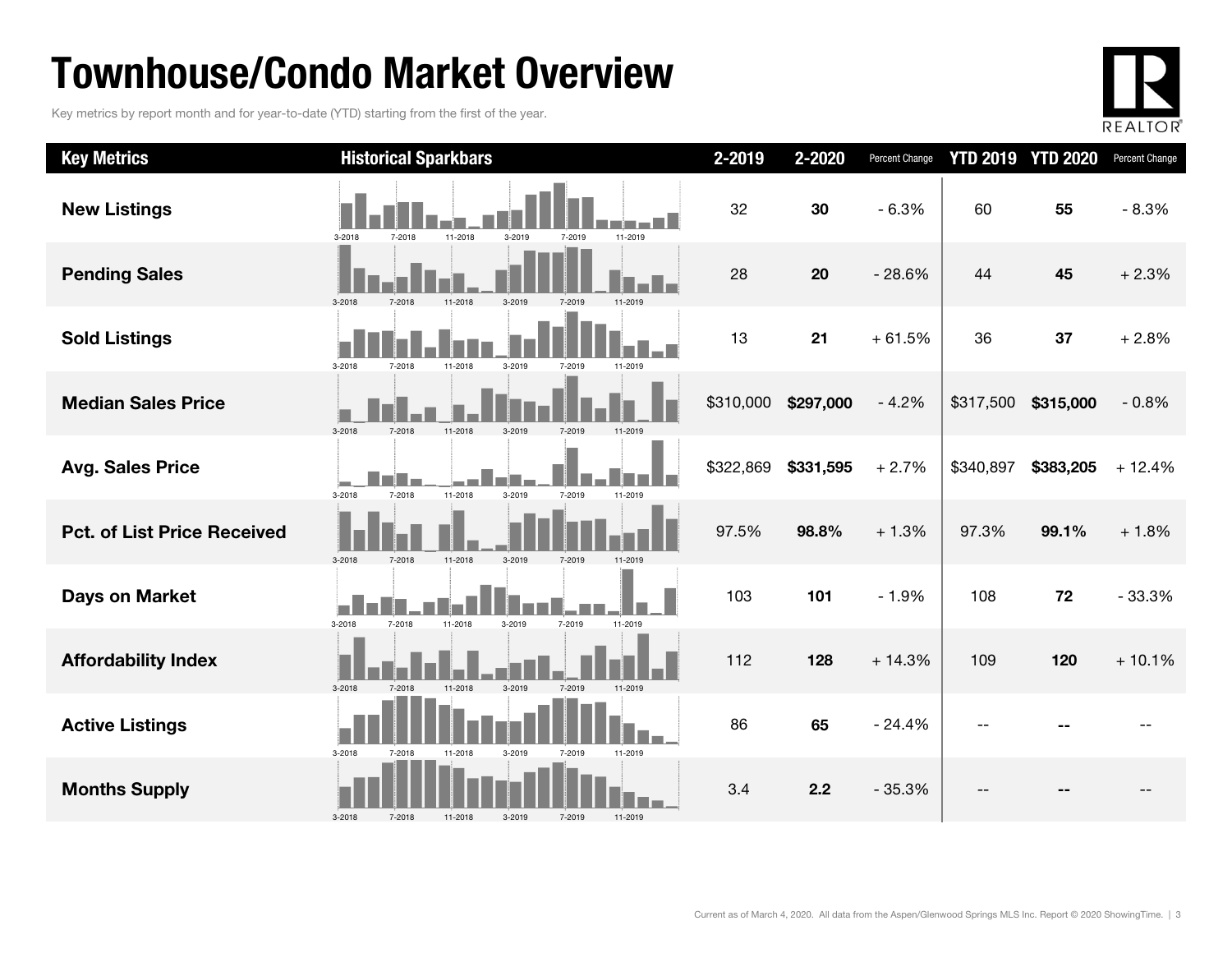### New Listings







| <b>New Listings</b> | Single<br>Family | <b>Percent Change</b><br>from Previous<br>Year | <b>Percent Change</b><br>from Previous<br>Year |          |
|---------------------|------------------|------------------------------------------------|------------------------------------------------|----------|
| Mar-2019            | 87               | $-17.1%$                                       | 33                                             | $-17.5%$ |
| Apr-2019            | 119              | $-1.7%$                                        | 49                                             | $-2.0\%$ |
| May-2019            | 137              | $-16.5%$                                       | 52                                             | $+85.7%$ |
| Jun-2019            | 148              | $+5.0%$                                        | 61                                             | $+60.5%$ |
| Jul-2019            | 116              | $+18.4%$                                       | 45                                             | $+9.8%$  |
| Aug-2019            | 104              | $-11.1%$                                       | 46                                             | $+12.2%$ |
| Sep-2019            | 66               | -35.3%                                         | 23                                             | $-17.9%$ |
| $Oct-2019$          | 61               | $-32.2\%$                                      | 22                                             | $0.0\%$  |
| Nov-2019            | 43               | $-18.9%$                                       | 22                                             | $-12.0%$ |
| Dec-2019            | 47               | $+9.3%$                                        | 20                                             | $+25.0%$ |
| Jan-2020            | 73               | $+23.7%$                                       | 25                                             | $-10.7%$ |
| Feb-2020            | 57               | -19.7%                                         | 30                                             | -6.3%    |

#### Historical New Listings by Month

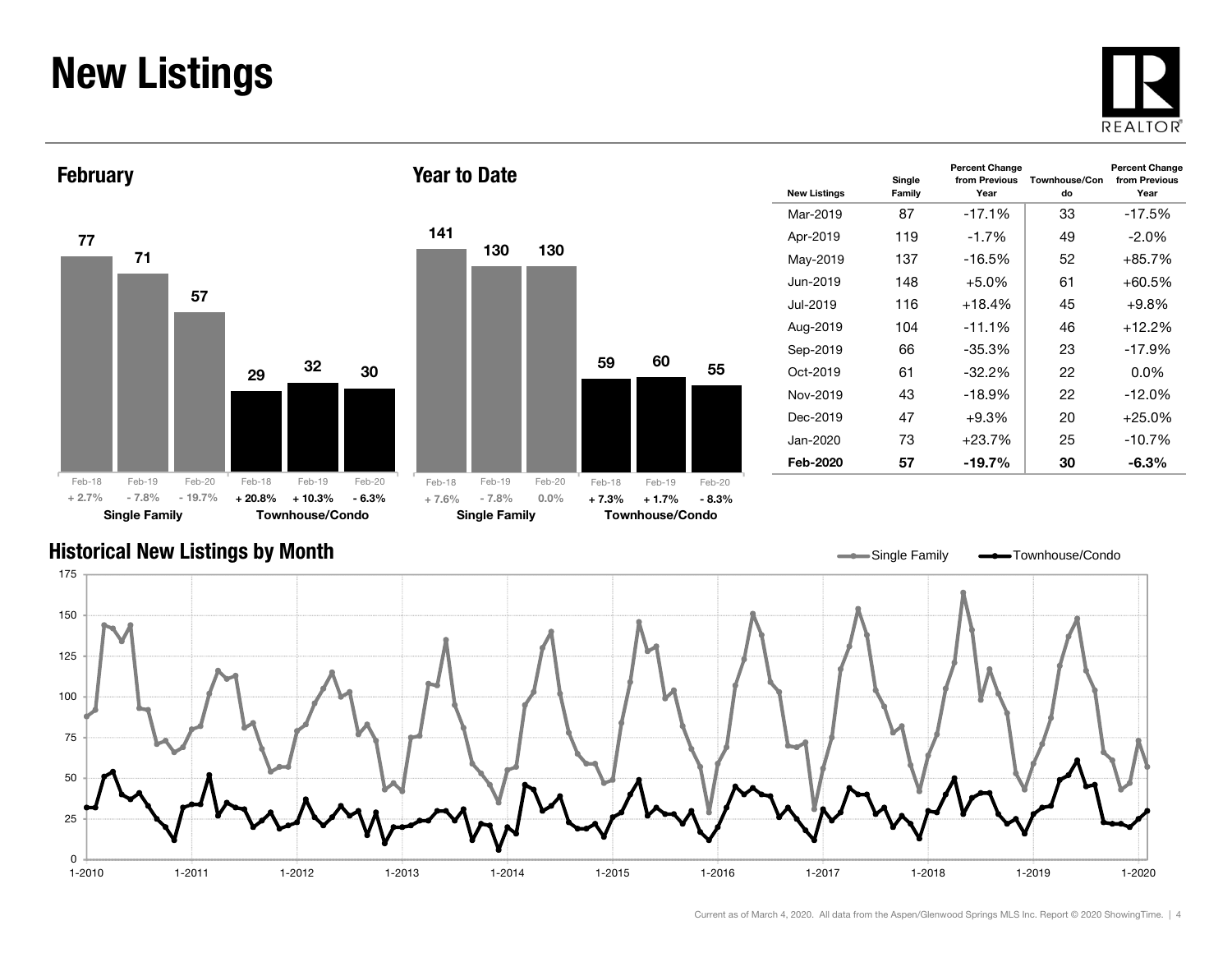#### Pending Sales







| <b>Pending Sales</b> | Single<br>Family | <b>Percent Change</b><br>from Previous<br>Year | Townhouse/Con<br>do | <b>Percent Change</b><br>from Previous<br>Year |
|----------------------|------------------|------------------------------------------------|---------------------|------------------------------------------------|
| Mar-2019             | 72               | -7.7%                                          | 31                  | $-29.5\%$                                      |
| Apr-2019             | 82               | $+12.3%$                                       | 39                  | +34.5%                                         |
| May-2019             | 85               | -9.6%                                          | 38                  | $+52.0%$                                       |
| Jun-2019.            | 78               | $-17.0\%$                                      | 38                  | $+81.0%$                                       |
| Jul-2019             | 78               | $-2.5\%$                                       | 41                  | $+70.8%$                                       |
| Aug-2019             | 82               | -6.8%                                          | 40                  | $+25.0\%$                                      |
| Sep-2019             | 69               | $+3.0%$                                        | 16                  | $-42.9%$                                       |
| Oct-2019             | 76               | $+18.8%$                                       | 28                  | $+21.7%$                                       |
| Nov-2019             | 51               | $+30.8\%$                                      | 24                  | $-7.7%$                                        |
| Dec-2019             | 49               | $+16.7%$                                       | 20                  | $+11.1%$                                       |
| Jan-2020             | 61               | $+15.1%$                                       | 25                  | +56.3%                                         |
| Feb-2020             | 72               | +22.0%                                         | 20                  | $-28.6\%$                                      |

#### Historical Pending Sales by Month

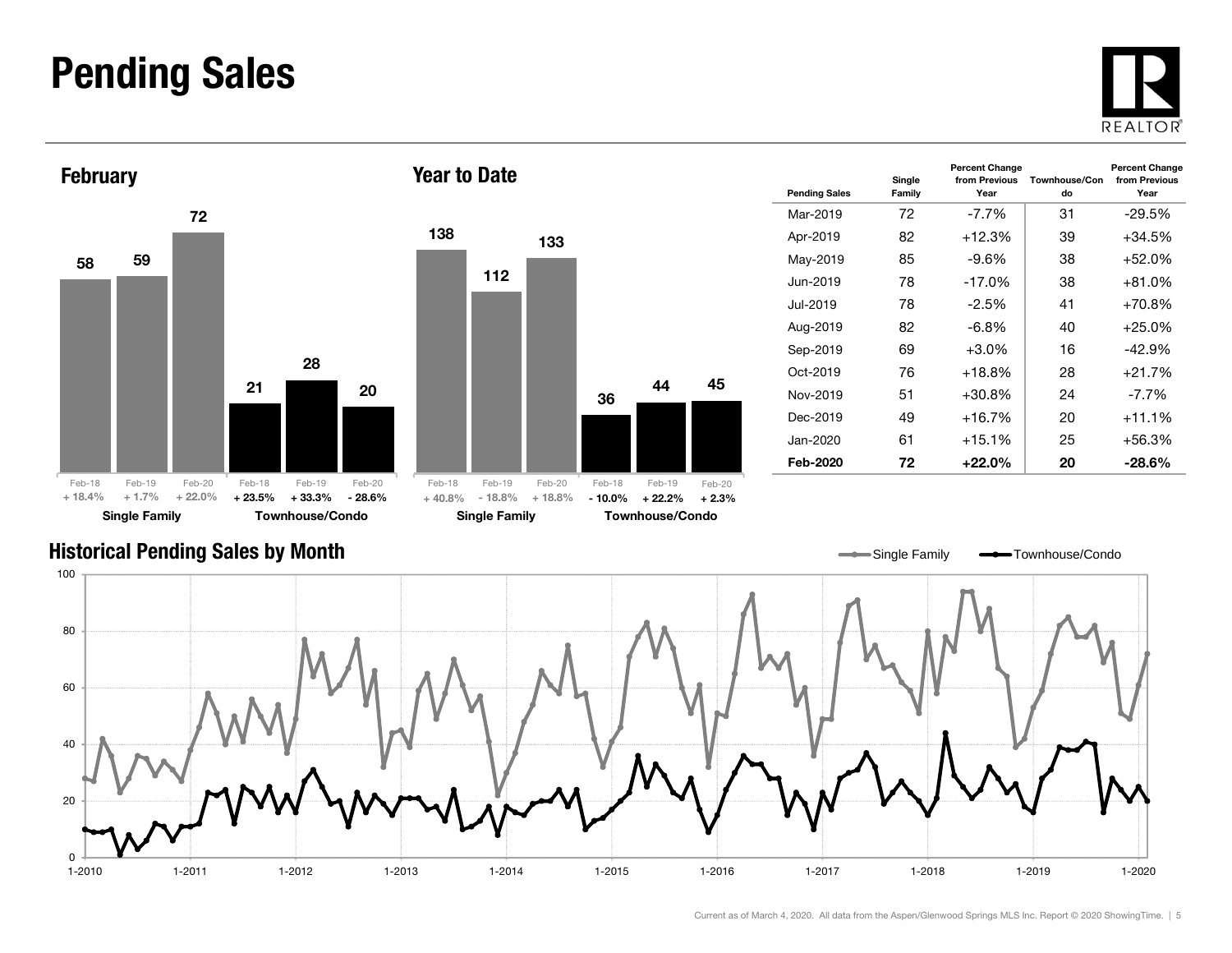### Sold Listings





| <b>Sold Listings</b> | Single<br>Family | <b>Percent Change</b><br>from Previous<br>Year | Townhouse/Con<br>do | <b>Percent Change</b><br>from Previous<br>Year |
|----------------------|------------------|------------------------------------------------|---------------------|------------------------------------------------|
| Mar-2019             | 58               | $-17.1%$                                       | 28                  | $+21.7%$                                       |
| Apr-2019             | 66               | -8.3%                                          | 25                  | $-21.9%$                                       |
| May-2019             | 93               | $+17.7%$                                       | 38                  | +26.7%                                         |
| Jun-2019             | 90               | $+3.4%$                                        | 34                  | $+9.7\%$                                       |
| Jul-2019.            | 70               | $-27.8%$                                       | 45                  | +80.0%                                         |
| Aug-2019             | 82               | $-17.2%$                                       | 38                  | +22.6%                                         |
| Sep-2019             | 71               | $-12.3%$                                       | 36                  | +89.5%                                         |
| Oct-2019             | 84               | $+9.1%$                                        | 31                  | $-3.1\%$                                       |
| Nov-2019             | 62               | $0.0\%$                                        | 20                  | -16.7%                                         |
| Dec-2019             | 68               | $+36.0%$                                       | 24                  | -4.0%                                          |
| Jan-2020             | 39               | $+11.4%$                                       | 16                  | $-30.4%$                                       |
| Feb-2020             | 44               | $+15.8\%$                                      | 21                  | +61.5%                                         |

#### Historical Sold Listings by Month

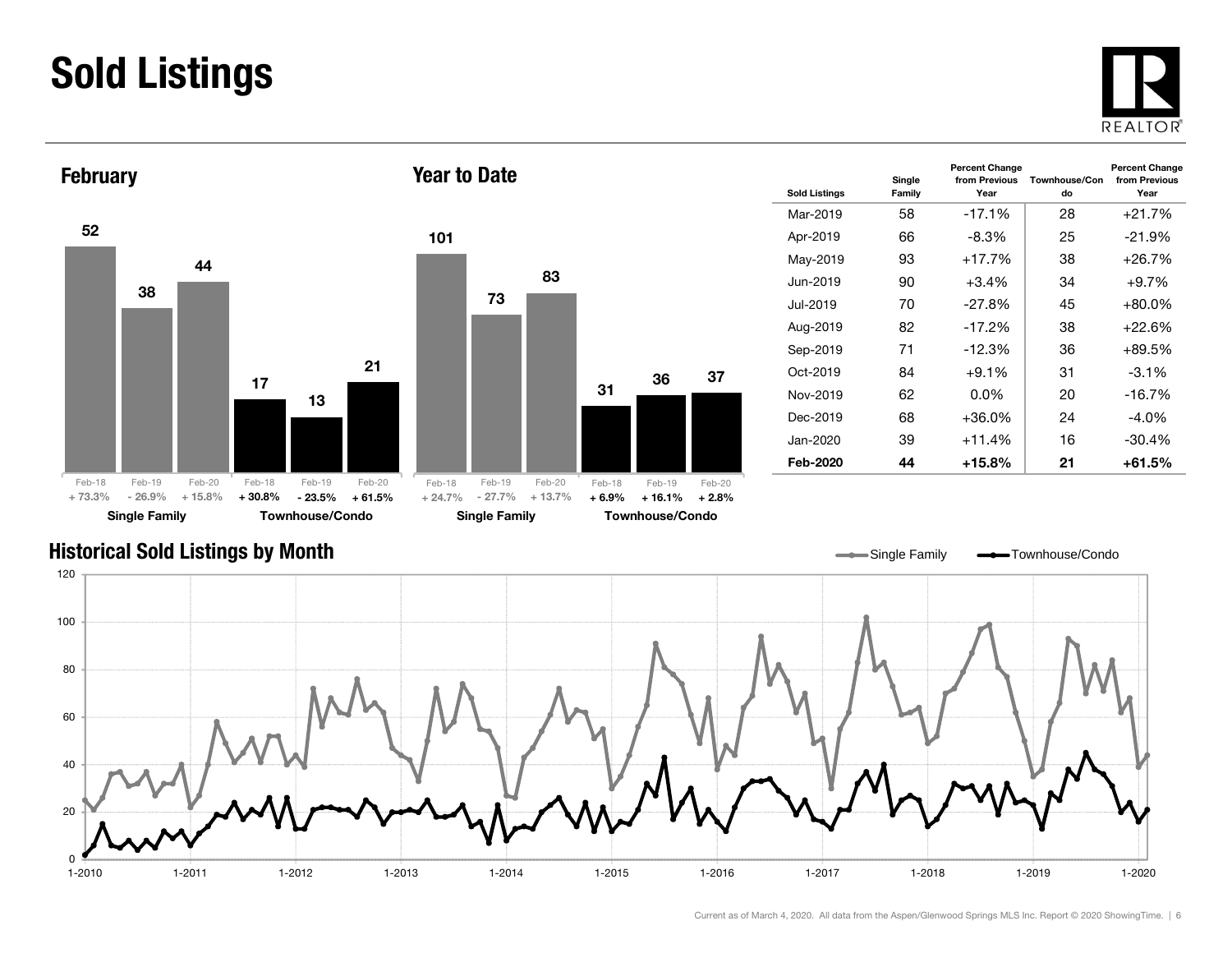#### Median Sales Price





| <b>Median Sales</b><br>Price | Single<br>Family | <b>Percent Change</b><br>from Previous<br>Year | Townhouse/Con<br>do | <b>Percent Change</b><br>from Previous<br>Year |
|------------------------------|------------------|------------------------------------------------|---------------------|------------------------------------------------|
| Mar-2019                     | \$440,000        | $+14.4%$                                       | \$298,500           | $+8.5\%$                                       |
| Apr-2019                     | \$377,500        | $-11.6%$                                       | \$293,000           | $+23.2%$                                       |
| May-2019                     | \$445,000        | $+21.9%$                                       | \$283,500           | -5.6%                                          |
| Jun-2019                     | \$409,500        | $-0.1%$                                        | \$323,000           | $+12.5%$                                       |
| Jul-2019                     | \$491,100        | $+30.4%$                                       | \$350,000           | $+15.3%$                                       |
| Aug-2019                     | \$466.500        | $+6.1\%$                                       | \$302.000           | $+14.0\%$                                      |
| Sep-2019                     | \$455,000        | $+8.3%$                                        | \$277,500           | -0.9%                                          |
| Oct-2019                     | \$386,500        | $-13.1\%$                                      | \$312,000           | $+30.5\%$                                      |
| Nov-2019                     | \$441,500        | -4.0%                                          | \$295,700           | $+3.4\%$                                       |
| Dec-2019                     | \$477,500        | $+37.6%$                                       | \$252,000           | -4.9%                                          |
| Jan-2020                     | \$389,900        | -8.3%                                          | \$337,450           | $+4.5%$                                        |
| Feb-2020                     | \$457,500        | $+22.5\%$                                      | \$297,000           | -4.2%                                          |

Single Family **-**Townhouse/Condo

#### Historical Median Sales Price by Month

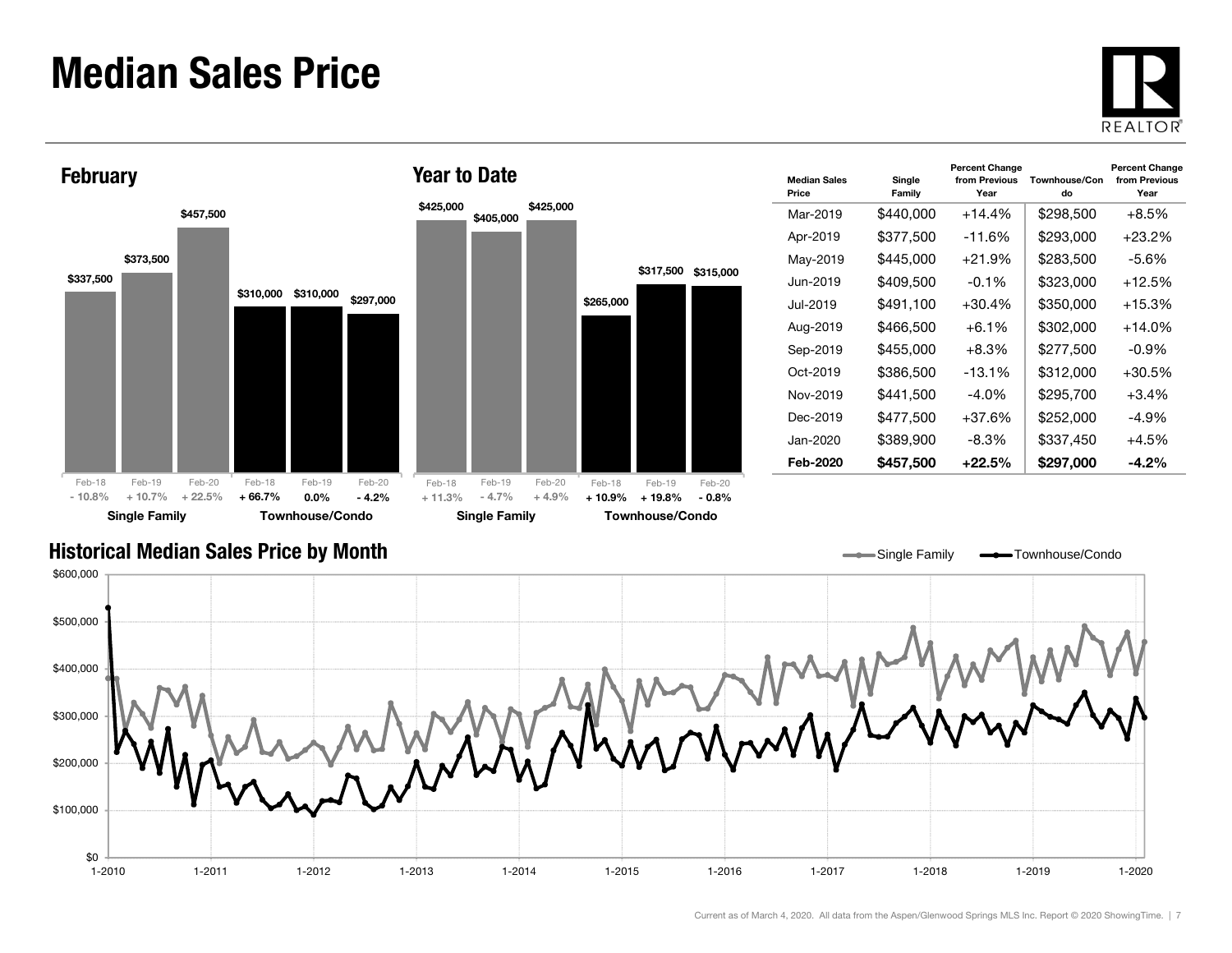#### Average Sales Price





| Avg. Sales Price | Single<br>Family | <b>Percent Change</b><br>from Previous<br>Year | Townhouse/Con<br>do | <b>Percent Change</b><br>from Previous<br>Year |
|------------------|------------------|------------------------------------------------|---------------------|------------------------------------------------|
| Mar-2019         | \$522,253        | $+11.1%$                                       | \$332,304           | $+8.1\%$                                       |
| Apr-2019         | \$478,817        | $-2.7%$                                        | \$314,100           | +12.9%                                         |
| May-2019         | \$555,923        | $+29.0%$                                       | \$299,268           | $-12.8\%$                                      |
| Jun-2019.        | \$501,982        | $+7.7\%$                                       | \$368,553           | +11.8%                                         |
| .Jul-2019        | \$540,196        | $+16.1%$                                       | \$425,019           | +26.2%                                         |
| Aug-2019         | \$607,160        | $+24.3%$                                       | \$336,413           | $+5.9\%$                                       |
| Sep-2019         | \$559,492        | $+18.4%$                                       | \$316,014           | $+6.2%$                                        |
| Oct-2019         | \$494,767        | $-6.8\%$                                       | \$354,552           | +29.0%                                         |
| Nov-2019         | \$656,770        | $+27.5%$                                       | \$336,540           | $+9.2\%$                                       |
| Dec-2019         | \$605,346        | +40.8%                                         | \$333,850           | $+5.5%$                                        |
| Jan-2020.        | \$489.674        | $-8.7%$                                        | \$450,942           | $+28.4%$                                       |
| Feb-2020         | \$610,090        | +34.3%                                         | \$331,595           | $+2.7%$                                        |

Single Family **-** Townhouse/Condo

#### Historical Average Sales Price by Month

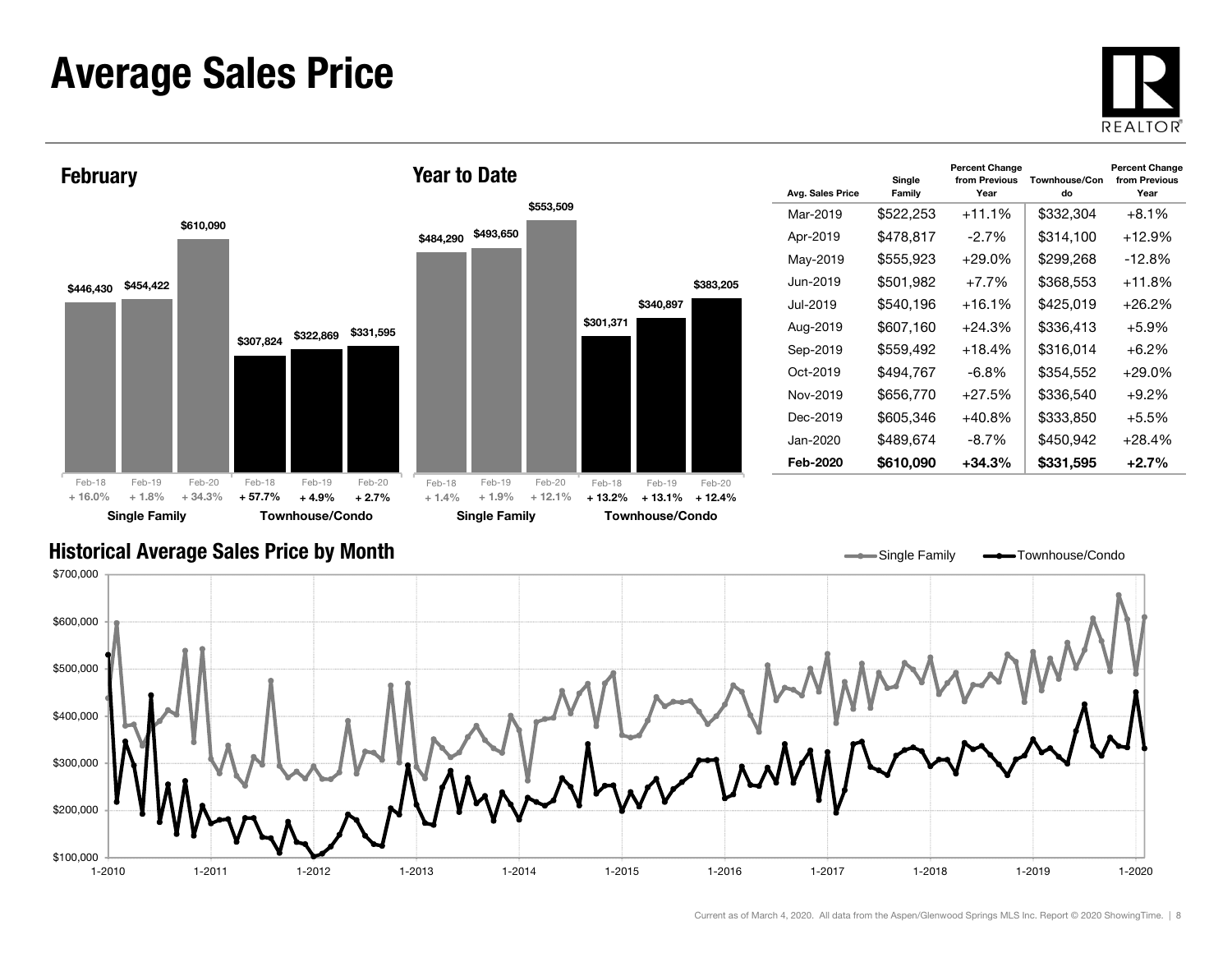### Percent of List Price Received





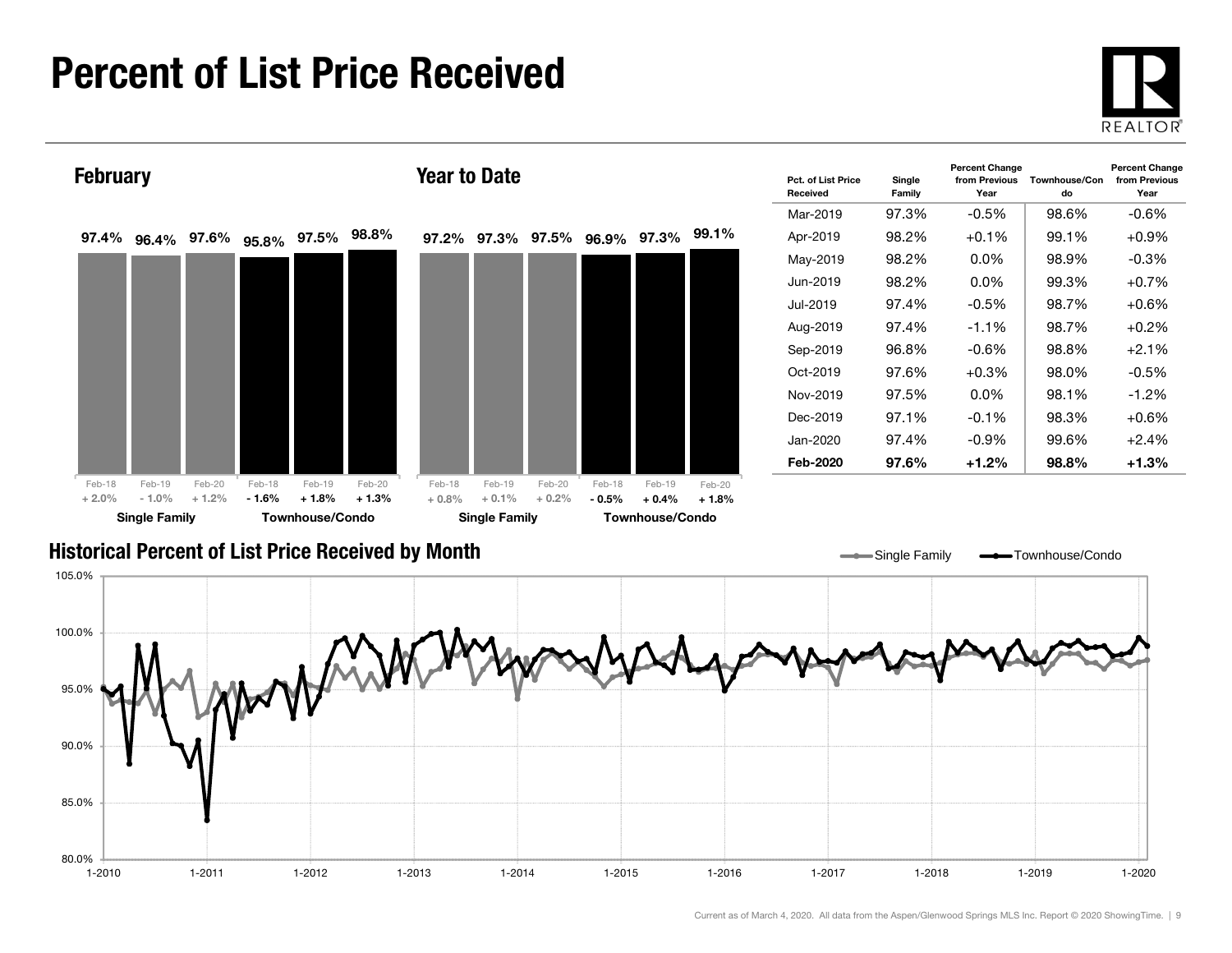### Days on Market Until Sale





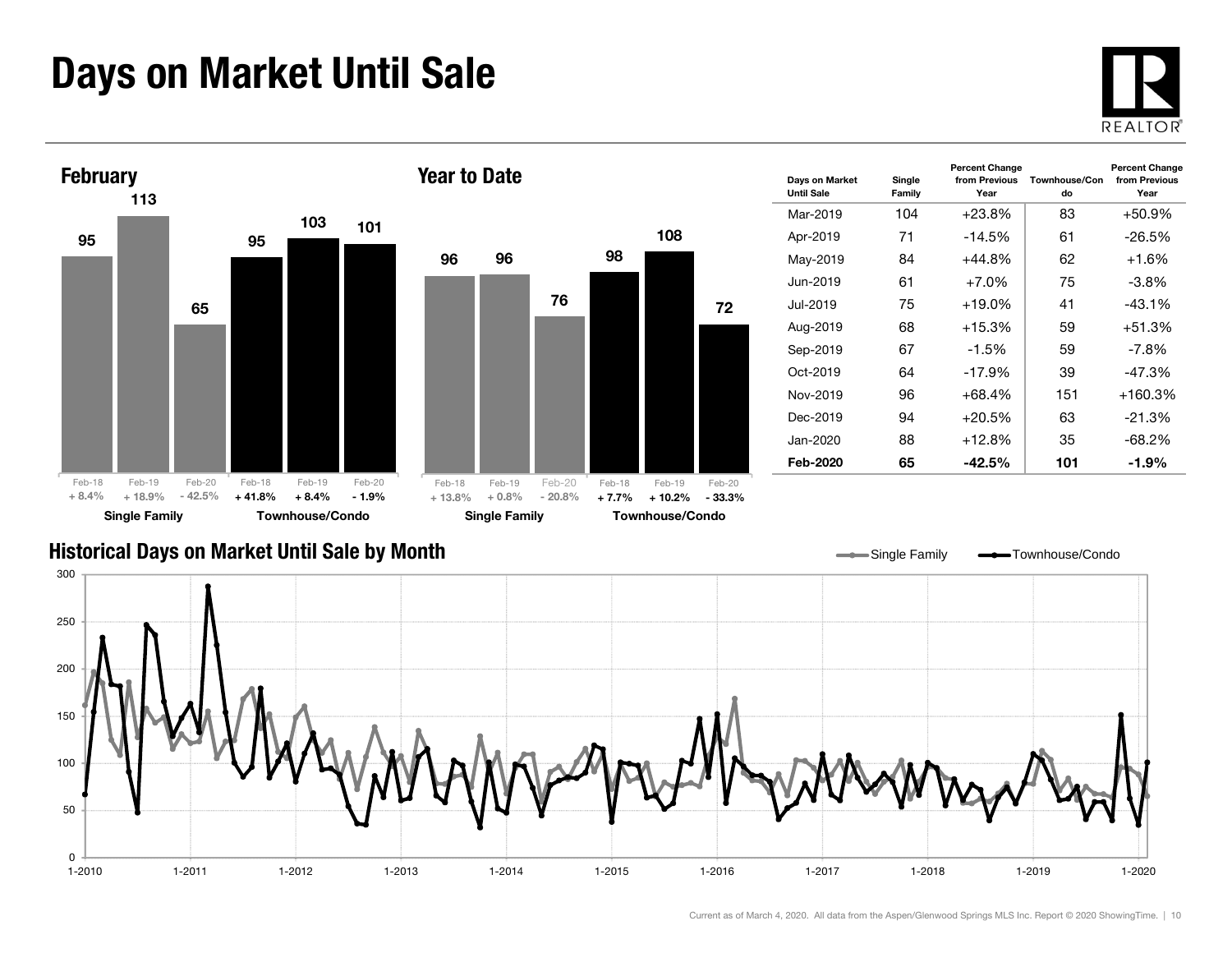## Housing Affordability Index



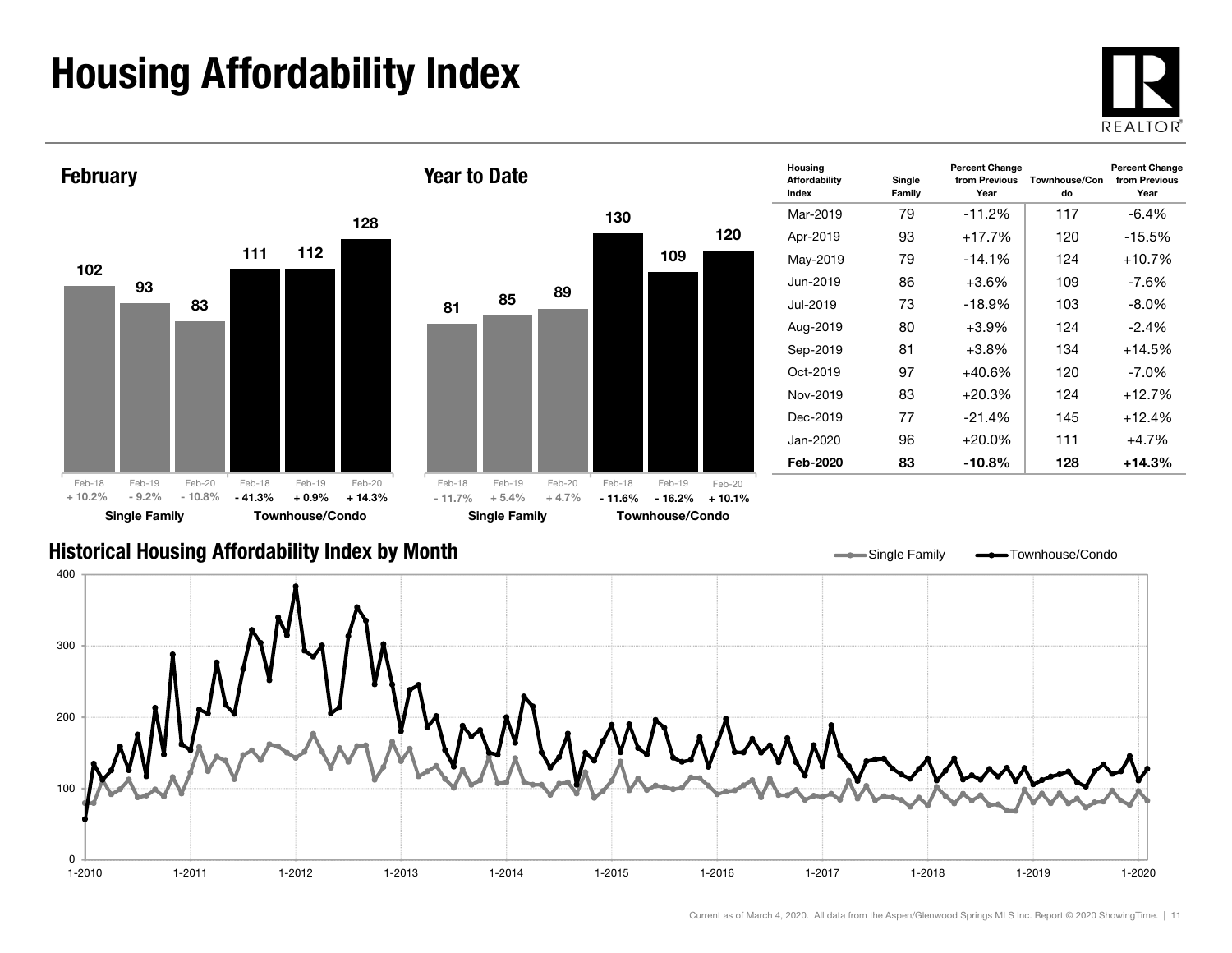### Inventory of Active Listings





#### Historical Inventory of Active Listings by Month

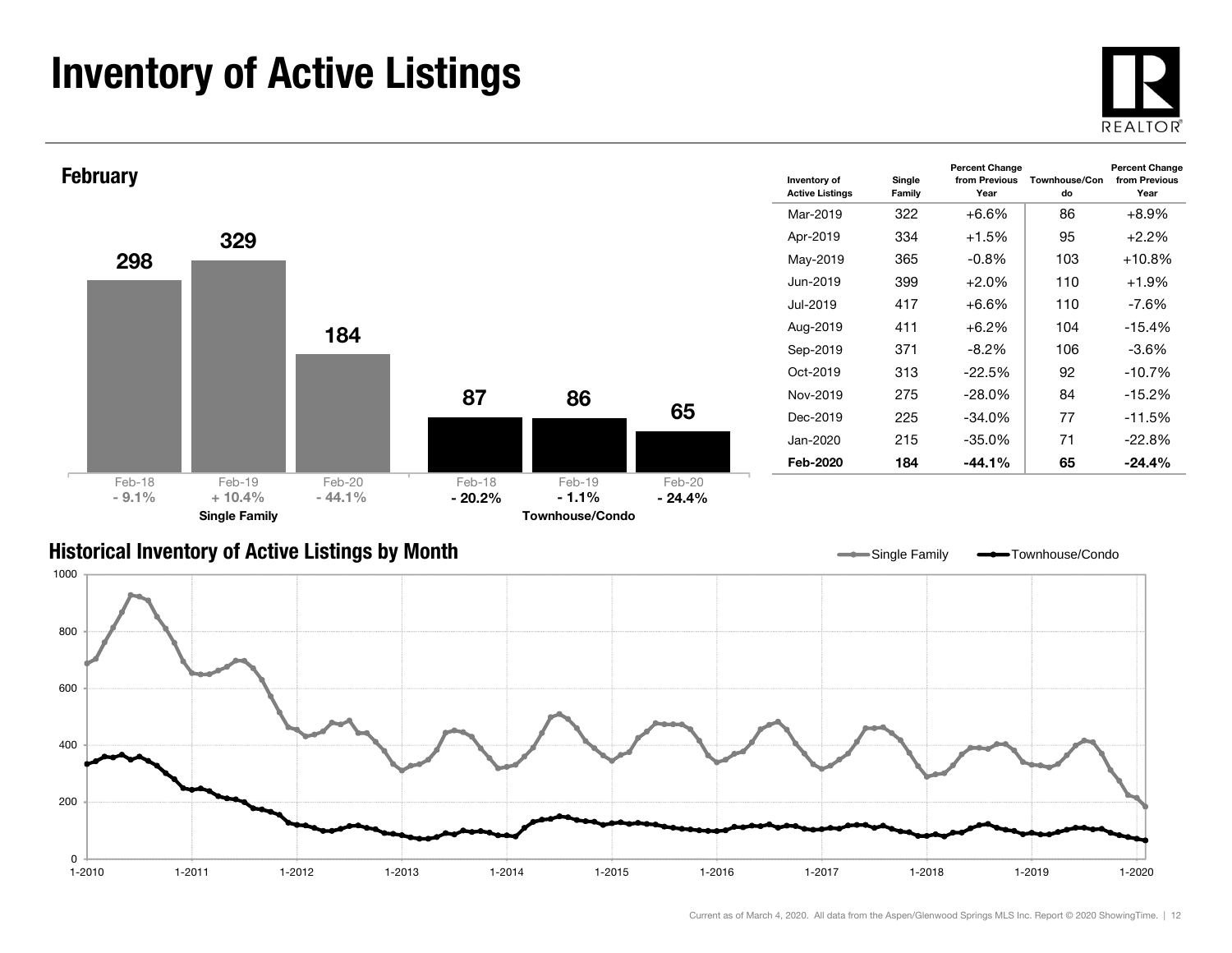### Months Supply of Inventory





#### Historical Months Supply of Inventory by Month

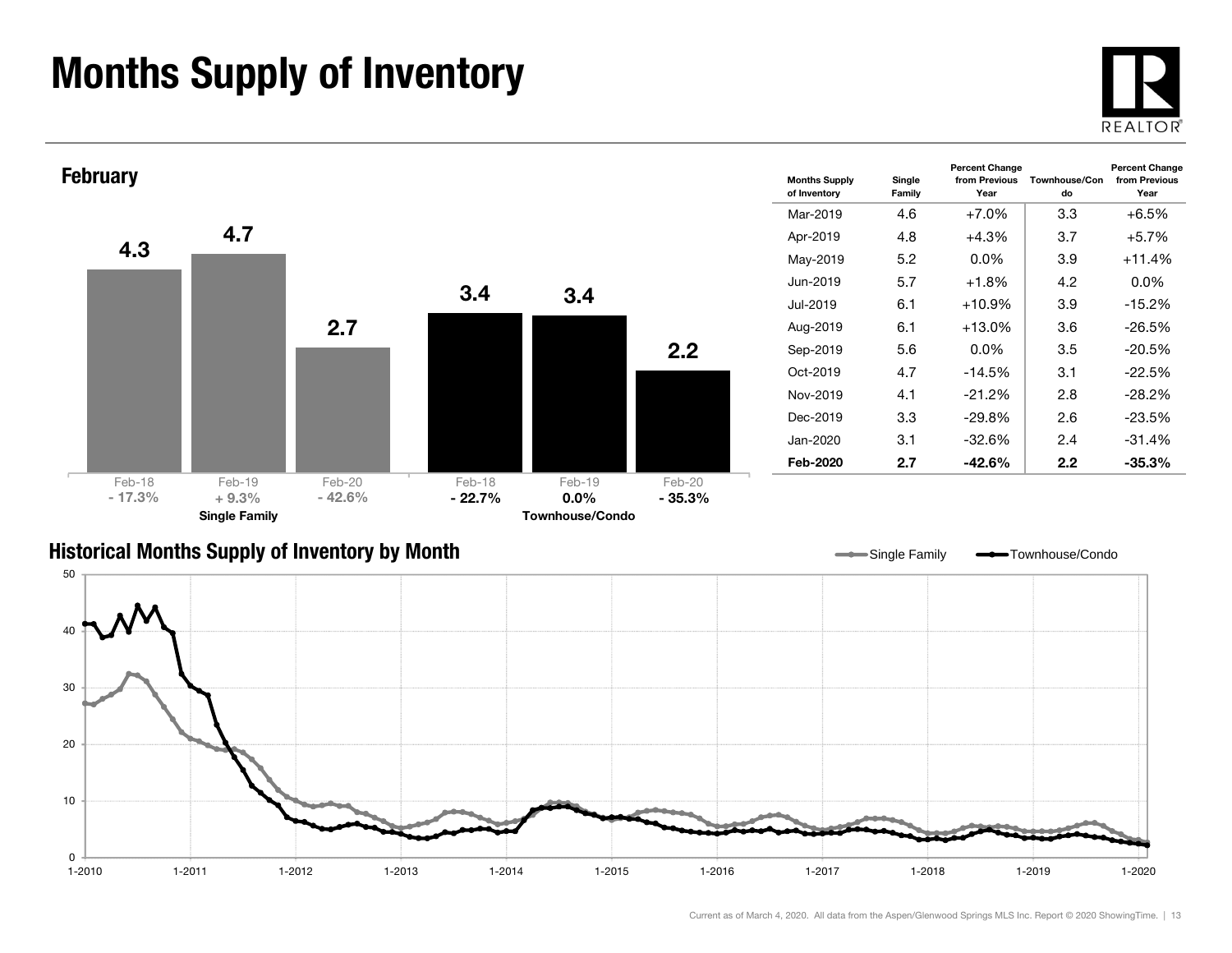### Total Market Overview

Key metrics by report Month and for year-to-date (YTD) starting from the first of the year.



| <b>Key Metrics</b>                 | <b>Historical Sparkbars</b>                                                      | 2-2019    | 2-2020    | Percent Change |           | <b>YTD 2019 YTD 2020</b> | Percent Change |
|------------------------------------|----------------------------------------------------------------------------------|-----------|-----------|----------------|-----------|--------------------------|----------------|
| <b>New Listings</b>                | 11-2018<br>3-2019<br>11-2019<br>3-2018<br>7-2018<br>7-2019                       | 103       | 87        | $-15.5%$       | 190       | 185                      | $-2.6%$        |
| <b>Pending Sales</b>               | 7-2018<br>3-2019<br>3-2018<br>11-2018<br>7-2019                                  | 87        | 92        | $+5.7%$        | 156       | 178                      | $+14.1%$       |
| <b>Sold Listings</b>               | 11-2018<br>3-2019<br>$3 - 2018$<br>7-2018<br>7-2019<br>11-2019                   | 51        | 65        | $+27.5%$       | 109       | 120                      | $+10.1%$       |
| <b>Median Sales Price</b>          | 3-2018<br>7-2018<br>11-2018<br>3-2019<br>7-2019<br>11-2019                       | \$345,000 | \$411,000 | $+19.1%$       | \$353,000 | \$396,500                | $+12.3%$       |
| <b>Avg. Sales Price</b>            | <b>College</b><br>$3 - 2018$<br>7-2018<br>11-2018<br>3-2019<br>7-2019<br>11-2019 | \$420,889 | \$520,115 | $+23.6%$       | \$443,200 | \$500,999                | $+13.0%$       |
| <b>Pct. of List Price Received</b> | 3-2019<br>3-2018<br>7-2018<br>11-2018                                            | 96.7%     | 98.0%     | $+1.3%$        | 97.3%     | 98.0%                    | $+0.7%$        |
| <b>Days on Market</b>              | 3-2018<br>11-2018<br>7-2018<br>3-2019<br>7-2019<br>11-2019                       | 111       | 77        | $-30.6%$       | 100       | 75                       | $-25.0%$       |
| <b>Affordability Index</b>         | 11-2018<br>3-2019<br>$3 - 2018$<br>7-2019<br>11-2019<br>7-2018                   | 100       | 92        | $-8.0%$        | 98        | 96                       | $-2.0%$        |
| <b>Active Listings</b>             | 3-2018<br>11-2018<br>3-2019<br>7-2018<br>7-2019<br>11-2019                       | 415       | 249       | $-40.0%$       |           |                          |                |
| <b>Months Supply</b>               | 3-2018<br>7-2018<br>11-2018<br>3-2019<br>7-2019<br>11-2019                       | 4.3       | 2.5       | $-41.9%$       |           |                          |                |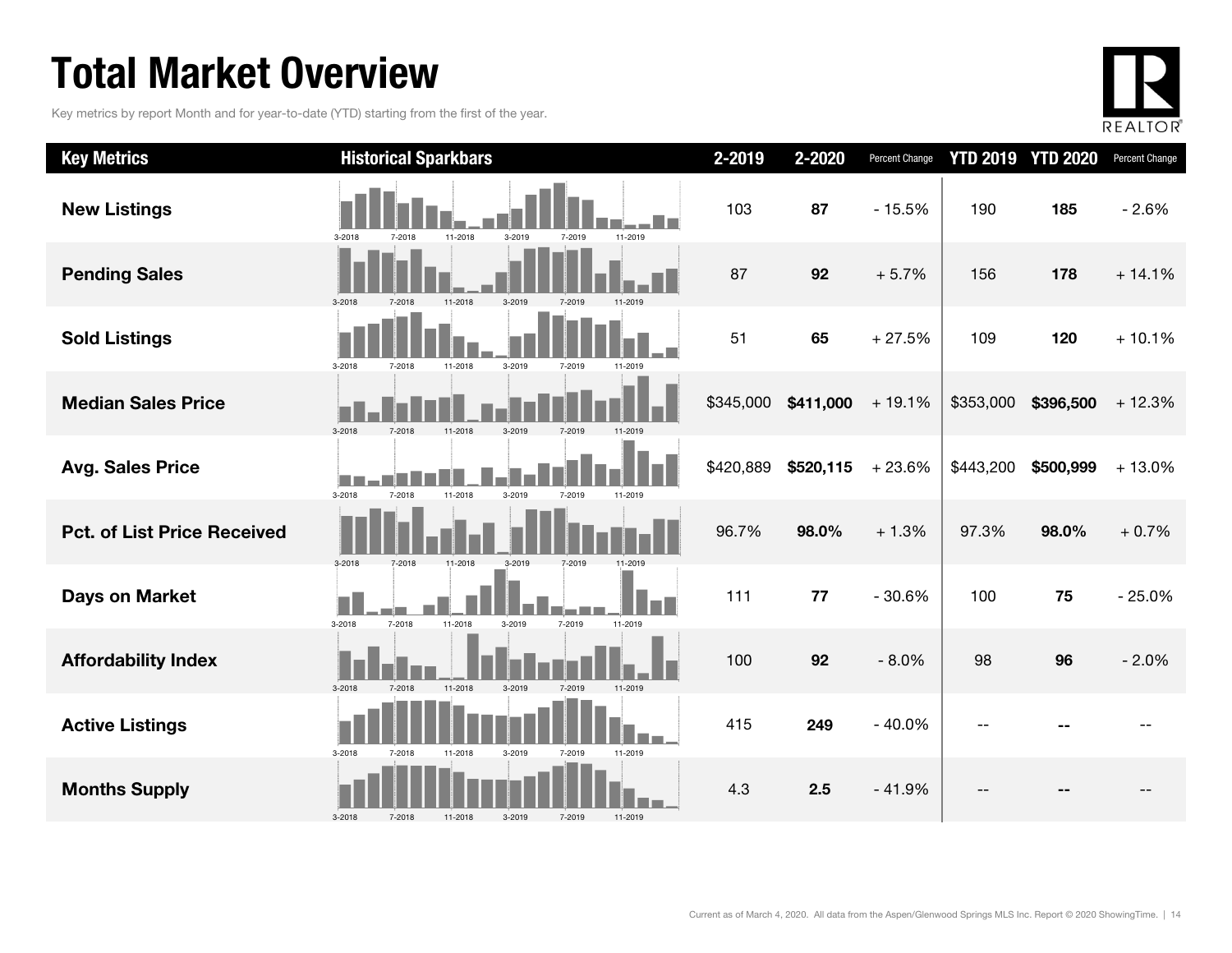| <b>Closed Sales</b> |
|---------------------|
|---------------------|

Actual sales that have closed in a given month.



| By Price Range - All Properties - Rolling 12 Months<br>■2-2020<br>2-2019   |                              |                             |                               |          |                             |                                |        |                               |                            |        | <b>By Property Type</b> |                          |                         | ■2-2020<br>2-2019 |                             |        |                           |                   |
|----------------------------------------------------------------------------|------------------------------|-----------------------------|-------------------------------|----------|-----------------------------|--------------------------------|--------|-------------------------------|----------------------------|--------|-------------------------|--------------------------|-------------------------|-------------------|-----------------------------|--------|---------------------------|-------------------|
| 514<br>417<br>347                                                          | 570                          | 187<br>185                  | 25                            | 56       | 15<br>9                     | 2                              |        | 6                             | $\Omega$<br><sup>0</sup>   |        | 0                       |                          | 847                     | 827               | 308                         | 356    | 1,155                     | 1,183             |
| $-16.8%$<br>$<$ \$300K                                                     | $+10.9%$<br>\$300K to \$599K | $-1.1%$<br>\$600K to \$999K | $+124.0%$<br>\$1.0M to \$1.5M |          | + 66.7%<br>\$1.5M to \$2.0M | $+100.0\%$<br>\$2.0M to \$2.5M |        | $+500.0%$<br>\$2.5M to \$5.0M | $- -$<br>\$5.0M to \$10.0M |        | --<br>$$10.0M+$         |                          | $-2.4%$<br>Singe Family |                   | $+15.6%$<br>Townhouse-Condo |        | $+2.4%$<br>All Properties |                   |
| <b>Rolling 12 Months</b><br>Year to Date<br><b>Compared to Prior Month</b> |                              |                             |                               |          |                             |                                |        |                               |                            |        |                         |                          |                         |                   |                             |        |                           |                   |
|                                                                            |                              | Single Family               |                               |          | Condo                       |                                |        | Single Family                 |                            |        | Condo                   |                          | Condo<br>Single Family  |                   |                             |        |                           |                   |
| <b>By Price Range</b>                                                      | $2 - 2019$                   | 2-2020                      | Change                        | 2-2019   | 2-2020                      | Change                         | 1-2020 | 2-2020                        | Change                     | 1-2020 | 2-2020                  | Change                   | 2-2019                  | 2-2020            | Change                      | 2-2019 | 2-2020                    | Change            |
| \$299,999 and Below                                                        | 241                          | 175                         | - 27.4%                       | 176      | 172                         | - 2.3%                         | 9      | 5                             | - 44.4%                    |        | 11                      | +120.0%                  | 21                      | 14                | - 33.3%                     | 15     | 16                        | $+6.7%$           |
| \$300,000 to \$599,999                                                     | 404                          | 414                         | $+2.5%$                       | 110      | 156                         | $+41.8%$                       | 16     | 24                            | $+50.0%$                   |        | 9                       | $+12.5%$                 | 30                      | 40                | $+33.3%$                    | 17     | 17                        | $0.0\%$           |
| \$600,000 to \$999,999                                                     | 165                          | 165                         | 0.0%                          | 22       | 20                          | $-9.1%$                        | 12     | 8                             | $-33.3%$                   |        |                         | $-50.0%$                 | 19                      | 20                | $+5.3%$                     |        |                           | $-25.0%$          |
| \$1,000,000 to \$1,499,999                                                 | 25                           | 48                          | $+92.0%$                      | $\Omega$ | 8                           | $- -$                          | C      |                               | $+100.0%$                  |        |                         | $-100.0%$                |                         | 6                 | $+500.0\%$                  |        |                           | $\qquad \qquad -$ |
| \$1,500,00 to \$1,999,999                                                  | 9                            | 15                          | $+66.7%$                      | $\Omega$ | O                           | $\overline{\phantom{a}}$       |        | 3                             | $\sim$ $\sim$              |        |                         | $\overline{\phantom{a}}$ |                         | 3                 | $+50.0%$                    |        |                           | $- -$             |
| \$2,000,000 to \$2,499,999                                                 | 2                            | $\overline{4}$              | $+100.0\%$                    | $\Omega$ |                             | $\overline{\phantom{a}}$       |        |                               | $\overline{\phantom{a}}$   |        |                         | $\sim$ $\sim$            |                         |                   | $\sim$ $\sim$               |        |                           | $\qquad \qquad -$ |
| \$2,500,000 to \$4,999,999                                                 |                              | 6                           | $+500.0\%$                    | $\Omega$ | O                           | $- -$                          |        |                               | $\sim$ $\sim$              |        |                         | $- -$                    |                         |                   | $\sim$ $\sim$               |        |                           |                   |
| \$5,000,000 to \$9,999,999                                                 |                              |                             | $- -$                         |          |                             | $- -$                          |        |                               | $- -$                      |        |                         | $- -$                    |                         |                   | $\sim$ $\sim$               |        |                           |                   |

All Price Ranges 847 827 - 2.4% 308 356 + 15.6% 39 44 + 12.8% 16 21 + 31.3% 73 83 + 13.7% 36 37 + 2.8%

#### Inventory of Active Listings

A measure of the number of homes available for sale at a given time.



 $\frac{$10,000,000 \text{ and Above}}{0}$  0 0 -- 0 0 -- 0 0 -- 0 0 -- 0 0 -- 0 0 -- 0 0 -- 0 0 0 -- 0 0 -- 0 0 0 -- 0 0 0 -- 0 0 0 -- 0 0 0 -- 0 0 0 -- 0 0 0 -- 0 0 0 -- 0 0 0 -- 0 0 0 -- 0 0 0 -- 0 0 0 -- 0 0 0 -- 0 0 0 -- 0 0 0 -- 0 0 0

|                            | <b>Year over Year</b> |        |         |        |        |               | <b>Compared to Prior Month</b> |        |           |        |        |               | Year to Date                                                                                                                                                |       |
|----------------------------|-----------------------|--------|---------|--------|--------|---------------|--------------------------------|--------|-----------|--------|--------|---------------|-------------------------------------------------------------------------------------------------------------------------------------------------------------|-------|
|                            | Single Family         |        |         | Condo  |        |               | Single Family                  |        |           | Condo  |        |               | Single Family                                                                                                                                               | Condo |
| <b>By Price Range</b>      | 2-2019                | 2-2020 | Change  | 2-2019 | 2-2020 | Change        | 1-2020                         | 2-2020 | Change    | 1-2020 | 2-2020 | Change        |                                                                                                                                                             |       |
| \$299,999 and Below        | 28                    | 16     | - 42.9% | 34     | 22     | $-35.3%$      | 22                             | 16     | - 27.3%   | 29     | 22     | $-24.1%$      | There are no year-to-date figures for<br>inventory because it is simply a<br>snapshot frozen in time at the end of<br>each month. It does not add up over a |       |
| \$300,000 to \$599,999     | 96                    | 44     | - 54.2% | 30     | 19     | - 36.7%       | 51                             | 44     | $-13.7%$  | 20     | 19     | - 5.0%        |                                                                                                                                                             |       |
| \$600,000 to \$999,999     | 83                    | 53     | - 36.1% | 17     | 18     | $+5.9%$       | 61                             | 53     | $-13.1%$  | 15     | 18     | $+20.0\%$     |                                                                                                                                                             |       |
| \$1,000,000 to \$1,499,999 | 49                    | 23     | - 53.1% | 4      |        | $+25.0%$      | 27                             | 23     | $-14.8%$  | 6      |        | $-16.7%$      |                                                                                                                                                             |       |
| \$1,500,00 to \$1,999,999  | 39                    | 29     | - 25.6% |        | 0      | $-100.0\%$    | 32                             | 29     | - 9.4%    |        |        | $- -$         |                                                                                                                                                             |       |
| \$2,000,000 to \$2,499,999 | 10                    | 3      | - 70.0% | 0      |        | $- -$         |                                | 3      | $-25.0\%$ |        |        | $0.0\%$       | period of months.                                                                                                                                           |       |
| \$2,500,000 to \$4,999,999 | 20                    | 11     | - 45.0% | 0      | 0      | $\sim$ $\sim$ | 12                             | 11     | $-8.3%$   |        |        | $\sim$ $\sim$ |                                                                                                                                                             |       |
| \$5,000,000 to \$9,999,999 |                       | 5      | - 25.0% | 0      | 0      | $- -$         |                                |        | $-16.7%$  |        |        | $- -$         |                                                                                                                                                             |       |
| \$10,000,000 and Above     | 0                     | 0      | $- -$   | 0      |        | $- -$         |                                |        | $- -$     |        |        | $- -$         |                                                                                                                                                             |       |
| <b>All Price Ranges</b>    | 329                   | 184    | - 44.1% | 86     | 65     | $-24.4%$      | 215                            | 184    | $-14.4%$  | 71     | 65     | - 8.5%        |                                                                                                                                                             |       |